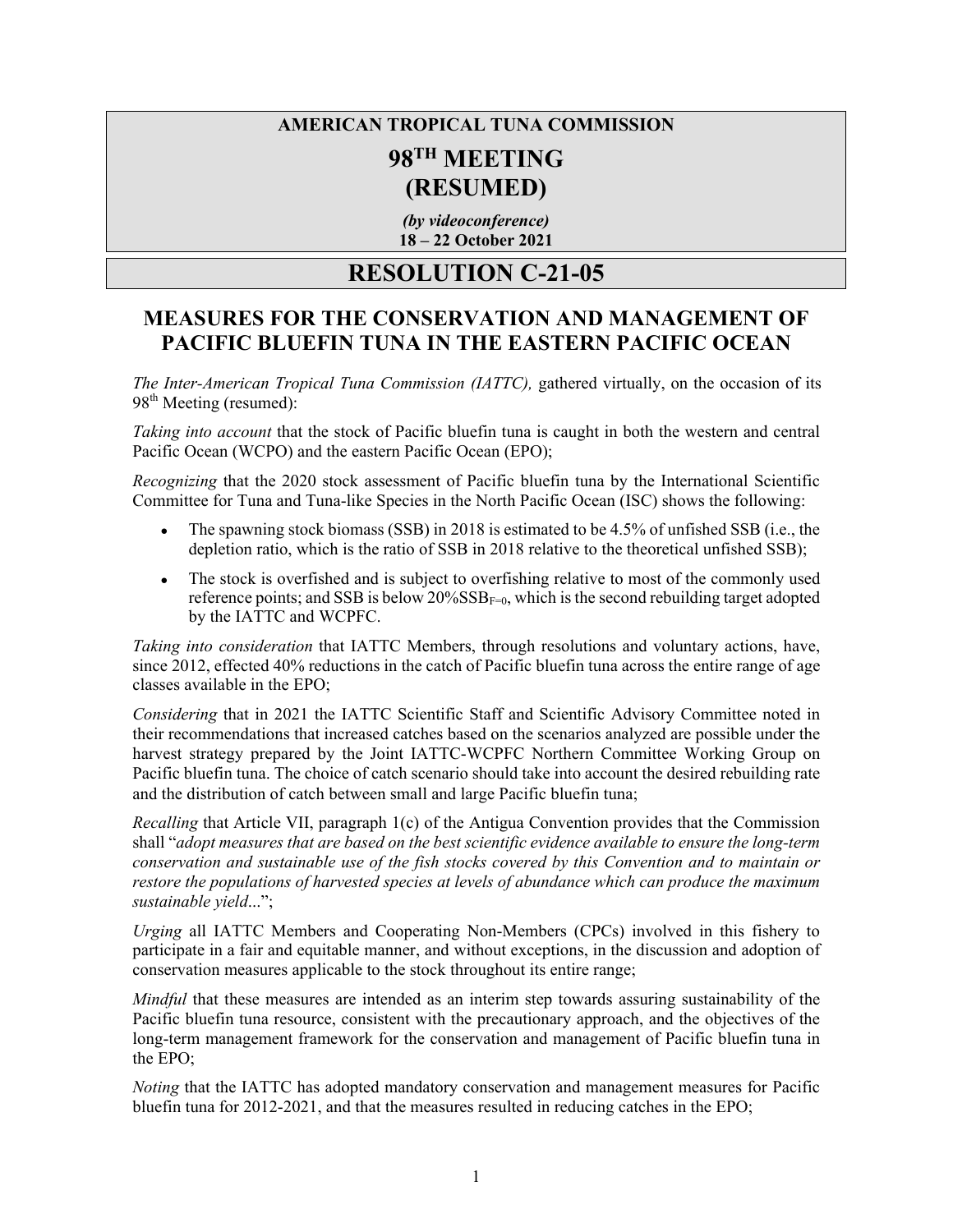*Desirous* that combined conservation and management measures by the WCPFC and the IATTC, together with other voluntary measures aimed at controlling fishing mortality, should be implemented to better the condition of the Pacific bluefin tuna stock; and,

*Recognizing* that conservation and management measures by WCPFC and IATTC should be considered in cooperation between the two RFMOs taking into account historical and future projected proportional fishery impacts on SSB between fisheries in the EPO and fisheries in the WCPO.

*Resolves as follows*:

1. After the ISC concludes in a stock assessment that the Pacific bluefin tuna spawning stock biomass has met the second rebuilding target of  $20\%{\rm SSB}_{F=0}$ , as specified in Paragraph 1 of Resolution C-21-01, and any further increases are recommended by the Joint Working Group of the WCPFC and IATTC, the IATTC shall consider a more equitable balance of catch among Members that is reflective of historical harvest in Members' respective EEZs in the EPO.

The following paragraphs apply to 2021-2024:

- 2. The Commission shall implement this Resolution in accordance with the long-term management objectives of Pacific bluefin tuna in paragraph 1 of Resolution C-21-01 [Amendment to Resolution C-18-02].
- 3. Each CPC shall report sport fishery catches of Pacific bluefin tuna semi-annually to the Director. Each CPC shall continue to ensure that catches of Pacific bluefin tuna by sportfishing vessels operating under its jurisdiction are reduced in a manner commensurate with reductions in commercial catches.
- 4. During 2021-2022, in the IATTC Convention Area, combined total commercial catches of Pacific bluefin tuna by all CPCs shall not exceed the catch limit of 7,295 metric tons. During 2023-2024, in the IATTC Convention Area, combined total commercial catches of Pacific bluefin tuna by all CPCs shall not exceed the catch limit of 7,990 metric tons. The biennial catch limits for each CPC are specified below in paragraph 5. Within each biennium, CPCs also shall not exceed a one-year maximum catch limit, as specified below in paragraph 5.

| ×                 |  |
|-------------------|--|
| ł<br>۰.<br>×<br>v |  |

|                                | <b>Mexico</b>      | <b>United States</b> |
|--------------------------------|--------------------|----------------------|
| 2021-2022 biennial limit       | $6,556$ mt         | 739 mt               |
| One-year maximum for 2021-2022 | $3,824 \text{ mt}$ | 523 mt               |
| 2023-2024 biennial limit       | $6,973$ mt         | $1,017$ mt           |
| One-year maximum for 2023-2024 | $4,068$ mt         | 720 mt               |

- a. During 2021-2022, the United States may catch up to 739 metric tons for both years combined (biennial limit), and up to 523 metric tons in either year (one-year maximum). During 2023-2024, the United States may catch up to 1,017 metric tons for both years combined (biennial limit), and up to 720 metric tons in either year (one-year maximum). The catch limits for the United States will be subtracted and reserved from the total catch limits in paragraph 4 for the exclusive use of the United States.
- b. During 2021-2022, Mexico may catch up to 6,556 metric tons for both years combined (biennial limit), and up to 3,824 metric tons in either year (one-year maximum). During 2023-2024, Mexico may catch up to 6,973 metric tons for both years combined (biennial limit), and up to 4,068 metric tons in either year (one-year maximum). The catch limits for Mexico will be subtracted and reserved from the total catch limits in paragraph 4 for the exclusive use of Mexico.